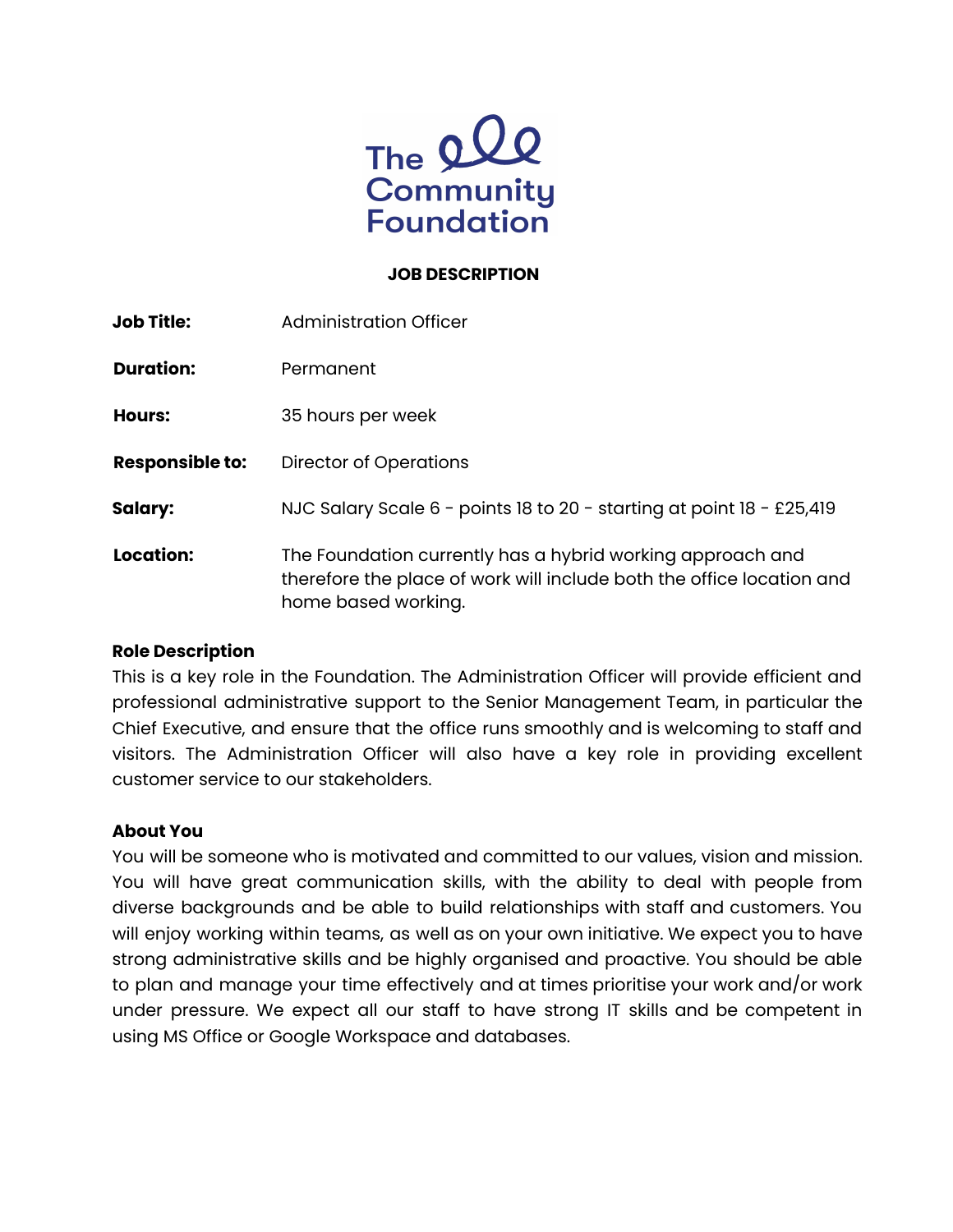We also expect that you will identify improvements and efficiencies to help us improve our services and live our culture and values.

## **Main Responsibilities:**

The responsibilities of the Administration Officer will include:

- Greeting and welcoming visitors on arrival to the office and directing them to their meeting point if necessary;
- Answering calls, redirecting calls and receiving and returning messages courteously, accurately and promptly;
- Providing general advice and information to callers;
- Organising meetings, including scheduling external and internal diaries, setting up meetings, issuing invitations, recording responses, compiling attendance lists, booking venues, arranging hospitality and attending meetings where appropriate;
- Organising and booking travel arrangements for the Senior Management Team and Trustees;
- Maintaining effective communication with Trustees and maintaining Trustee records;
- Assisting with the preparation and issue of Board and sub-committee papers;
- Attending Board and sub-committee meetings and taking and typing minutes;
- Providing general administrative support including filing, photocopying and correspondence;
- Participating in team meetings, recording action points as appropriate and carrying out relevant follow up actions;
- Ordering goods and services in line with purchasing and tendering procedures;
- Maintaining effective and appropriate filing systems;
- Assisting with ordering and maintaining adequate office, hospitality and kitchen supplies;
- Assisting with receiving and distributing post;
- Assisting with maintaining a record of off-site document storage and retrieving/adding documents as necessary and in line with GDPR and our Data Protection Policy;
- Ensuring a welcoming and tidy reception area for visitors;
- Liaising with the landlord in relation to facilities management issues;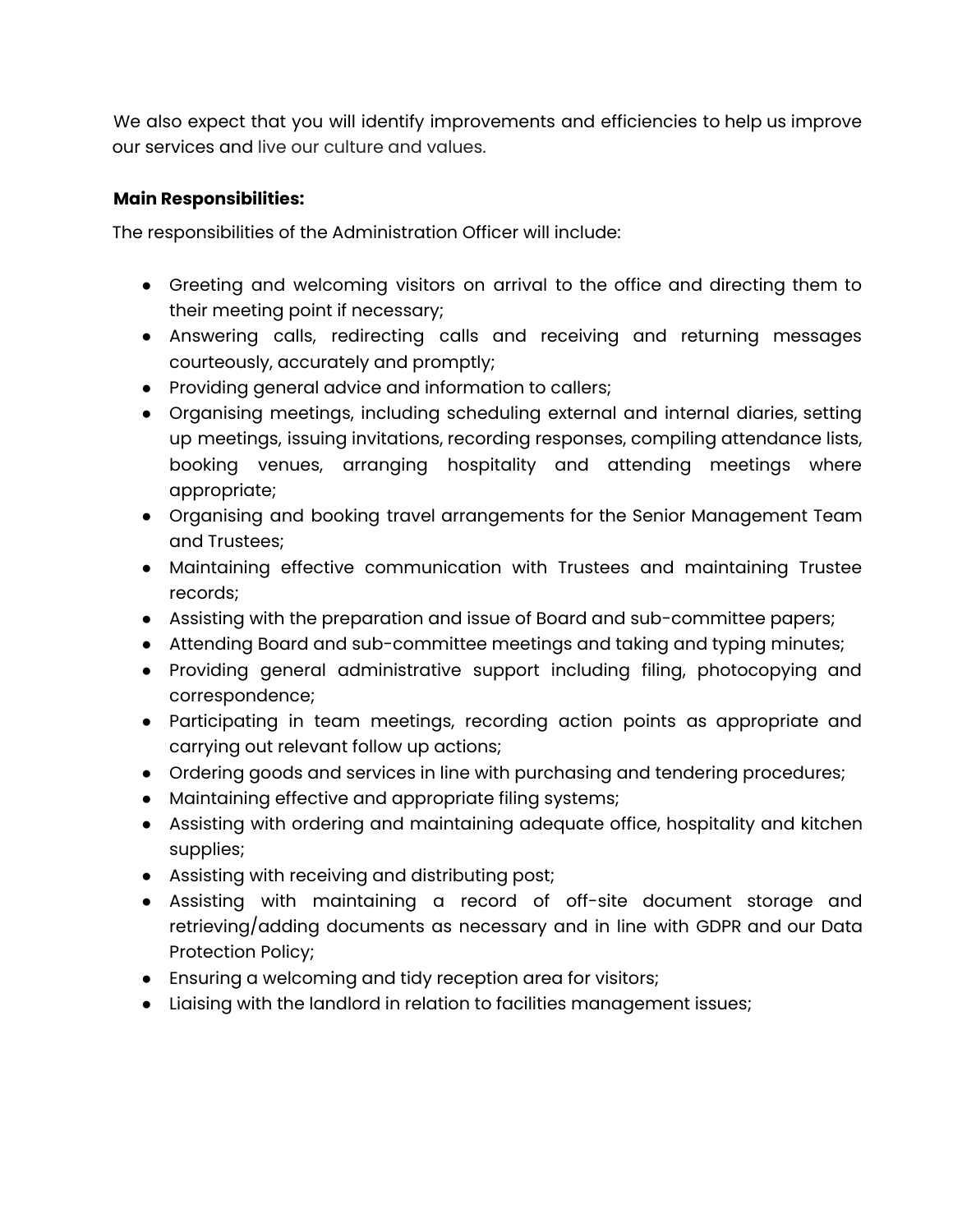## **General**

All staff are required to:

- carry out their work in accordance with the organisational values and ensure that their behaviours are in keeping with our values;
- be aware of, understand and comply with all of the Foundations policies and procedures;
- manage their workload effectively while ensuring the efficient use of office resources and in particular Google Workspace and the Foundation's database, Salesforce;
- maintain at all times the confidentiality of information received;
- carry out such other appropriate tasks and work as requested;
- attend and participate in staff meetings, team meetings and relevant training;
- attend some of the Foundation events each year.

This Job Description is not intended to comprehensively list the responsibilities of the post, but to indicate the main areas which at this stage appear to be the essential requirements of the post.

## **Summary of Main Terms and Conditions**

This is a full-time permanent post. Working hours are 35 per week, exclusive of meal breaks. The normal hours for this post are Monday to Friday, 9.00 a.m. to 5.00 p.m. and based in the Foundation's Belfast Office. However, the Foundation is a flexible employer and currently has a hybrid working approach and therefore the place of work will include both the office location and home based working.

Holidays are 25 days annually plus birthday off, (plus statutory & customary days). The post is subject to a probationary period of up to 6 months.

The post-holder may be eligible for membership of the Foundation's Pension Scheme. The post-holder will be entitled to membership of the Foundation's HealthShield Employee Benefits Scheme.

The post-holder will not be entitled to on-site parking.

The Community Foundation for Northern Ireland is an equal opportunities employer. We welcome applications from all suitably qualified persons.